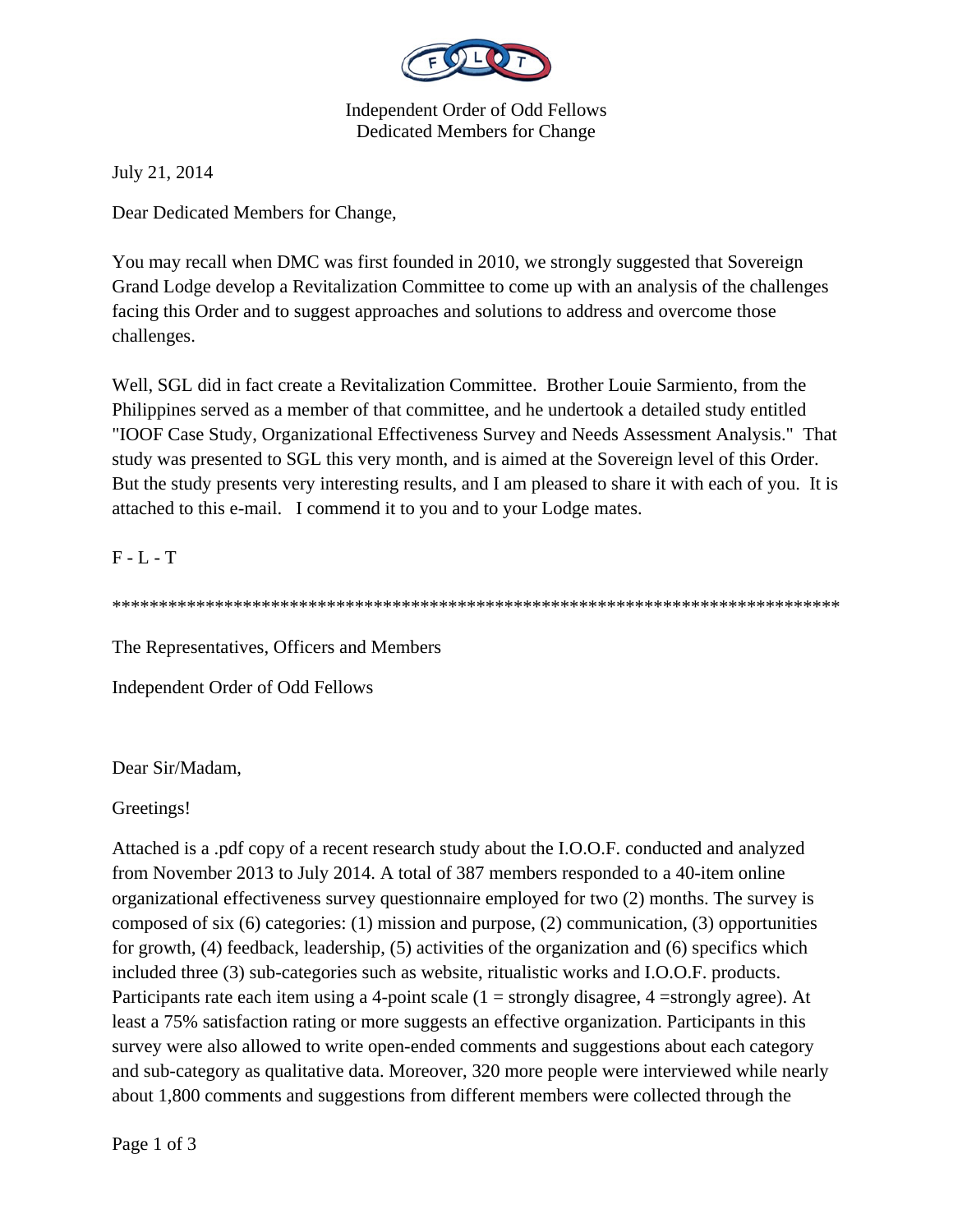

Independent Order of Odd Fellows Dedicated Members for Change

facebook.com page and private group forum of the Independent Order of Odd Fellows. Essays and articles from D.M.C written by approximately 30 people were also utilized.

The study aimed to quantify the level of satisfaction or dissatisfaction of the respondents who are members of the I.O.O.F. Hence, findings may serve as guide to help the Sovereign Grand Lodge vote and implement improvements that may bring the organization to a competitive edge compared with other similar international organizations and civic clubs that have a membership of more than 500,000. The Sovereign Grand Lodge admits the need to attract more younger people to be involved in the I.O.O.F. and are doing their best to catch-up with changing times. There are so many good ideas from both sides but a number of members report that many of these ideas die-out during the process or because of protocol.

It is commonly shared by several members, particularly younger people (50 years old and below) and including the researcher himself, that they find it hard to get their message and needs across to the Sovereign Grand Lodge. For some, they feel that the ordinary members do not have a voice. This is either because of miscommunication or failure to bridge generational differences. As a result, there seems to be a number of recorded cases of members reporting feelings of dissatisfaction and frustration which is one of the reasons why people leave or stop attending meetings. There are those who continue to be dues-paying members in their lodge but are taking more active parts in other groups. Further, there are also a number of people who drop their membership in the I.O.O.F. and joined similar organizations and clubs such as the Freemasons or Rotary International. This study collects the comments and suggestions of numerous members in the I.O.O.F. It is the hope that this document will serve as "voice" of the members. They can only hope that they will be heard.

While it is the duty of every single lodge to solve issues and grow its membership, the data gathered hopes to assist the Sovereign Grand Lodge in creating a tangible strategic plan with specific goals and deadlines. It is the optimism of the researcher that the level of satisfaction of members may increase and will hopefully assist in alleviating problems on membership retention. It is the hope of the researcher that the officers and members of the Sovereign Grand Lodge and other interested parties will read and review this study and find meaning on what possible improvements and changes can be applied to the organization. It is also the plead of the researcher that this study not to be taken as attack towards the I.O.O.F. and its officers but be taken as a guide for its improvement.

Thank you for the opportunity to try to assist this Order last year. I bid farewell.